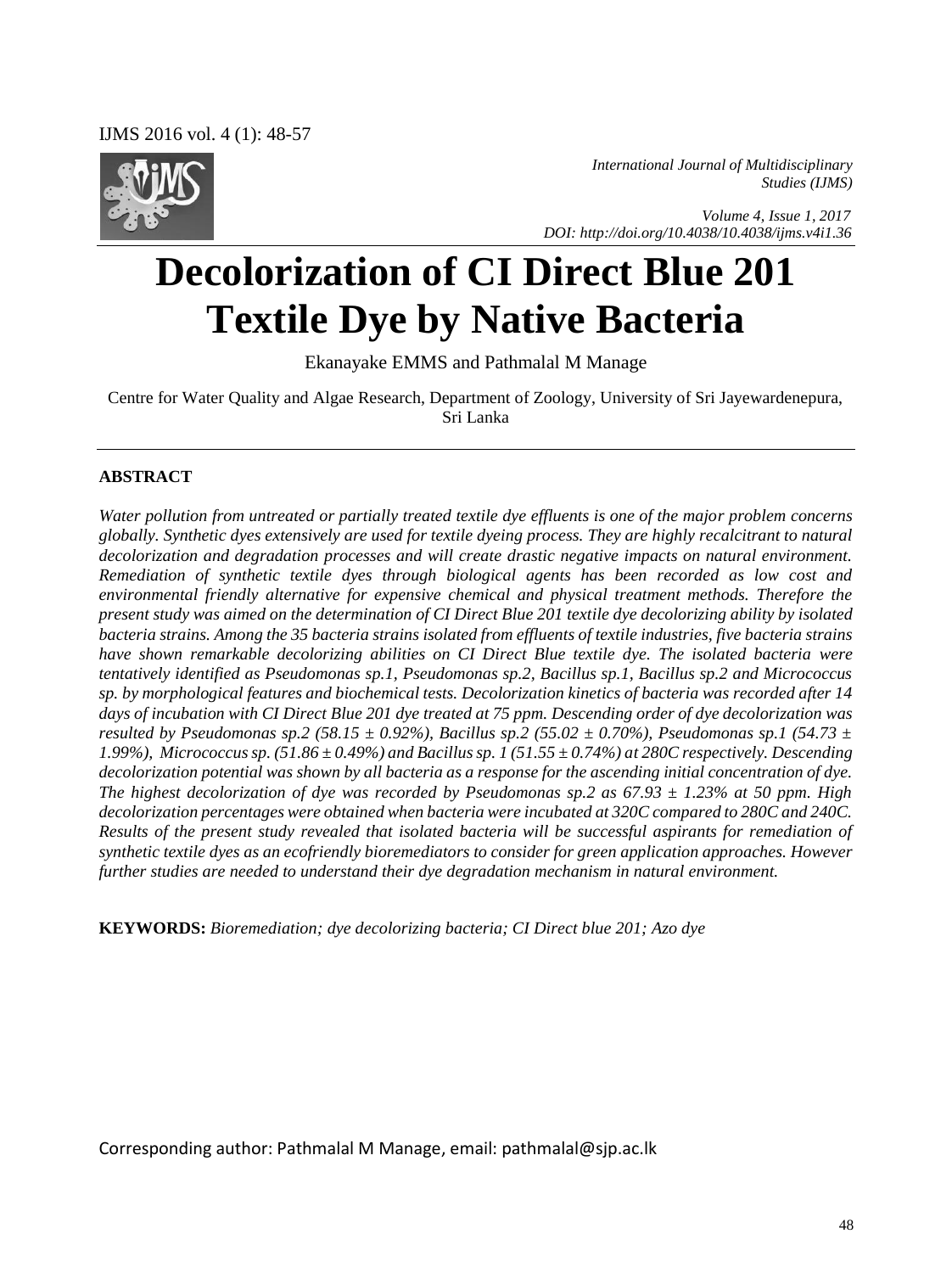# **1. INTRODUCTION**

Dyes are the substance which adhere to compatible surfaces and then provide permanent or temporal color, when applied to a substrate (Chequer *et al*., 2011). The adherence of dye to compatible surfaces can be by forming complexes or covalent bonds with metals or salts, by mechanical retention or by physical adsorption (Pereira & Alves, 2012). Expansions in the chemical based industries are one of the major sources which resulted in an ever increasing reliance on anthropogenic organic chemicals (Andreoni & Gianfreda., 2007). Most of industries including textile, cosmetics, paper, pharmaceutical, food and beverages use wide variety of dyes in different aspects. Among these various types of industries, textile dye industry accounts for two third of the total dye stuff production (Abraham et al., 2003; Azhar *et al*., 2005). In global scale, over 0.7 million tons of syntheic dyes are manufactured annually in the aspect of 100,000 different dyes (Chen et al., 2003).

Azo, anthraquinone and phthalocyanine dyes are the three most widely used goups of dyes in all around the world (Banat *et al*., 1996). Out of these three types of dyes, azo dyes are the largely employed group of synthetic dye in textile industry (O'Neill *et al*., 1999), which accounts for more than 50% of annual dye production (Puvaneswari *et al*., 2006; Saratale *et al*., 2009). With massive development of textile industry, discharge of dye containing untreated effluent water into public drains in the form of wastewater was recorded both locally and internationally and it was highlighted that such wastewater eventually pour out into rivers or tributaries nearby (Crini, 2006; Mahagamage & Manage, 2014). As textile manufacturing is one of the largest industrial producers of wastewater, its' untreated or partially treated effluents are finally end up in natural waters has become one of the biggest problems in modern society (Chequer *et al*., 2011; Claudio *et al*., 2007).

Synthetic textile dyes are normally designed to be resistant to chemical, microbial, thermal and

photolytic degradation (Chequer *et al*., 2011). Therefore, most colored and toxic textile dyes are highly persist and long lasting in the natural environment and primarily affect the quality of surface water which consequently contaminate the ground water aquifers (Engade & Guptha, 2007). Release of dyes into environment, badly affect on aquatic flora and fauna, aquatic microorganisms, soil fertility and ecosystem integrity as well (Mahagamage & Manage, 2014; Zhou & Xiang, 2013). The effluents from the textile industry are one of those wastewaters that are hard to treat acceptable level because they are highly variable in composition (Willmott *et al*., 1998 as cited in Robinson *et al*., 2001). Various combinations of physical and chemical methods are being used to remove coloring substances in dye-containing effluents (Chang *et al*., 2002). However most of the methods are not viable options for treating large scale waste streams due to some drawbacks such as, less effective for highly colored and toxic dyes, economically unfeasible due to high initial and operating cost, generating significant amount of sludge (Chang *et al*., 2002; Kalyani *et al*., 2008). Hence, it is essential to find for an alternative technology for treating textile effluents. Biological treatments, which are based on the use of native organisms for decolorization and detoxification of textile wastewater have achieved growing concern as it has greater efficiency than the conventional methods (Asad *et al*, 2007; Saratale *et al*., 2009). Thus present study was employed native bacteria which were isolated from waste water effluent of textile dyes to study possible use of them as alternative ecofriendly method to remove CI Direct Blue 201 textile dye.

## **2. MATERIALS AND METHOD**

## **Sampling**

Water samples were collected into sterilized glass bottles from two sampling locations, BOI Avissawella (6097'10.93"N, 80020'49.96"E) and Pugoda (6097'94.45"N, 80011'91.08"E),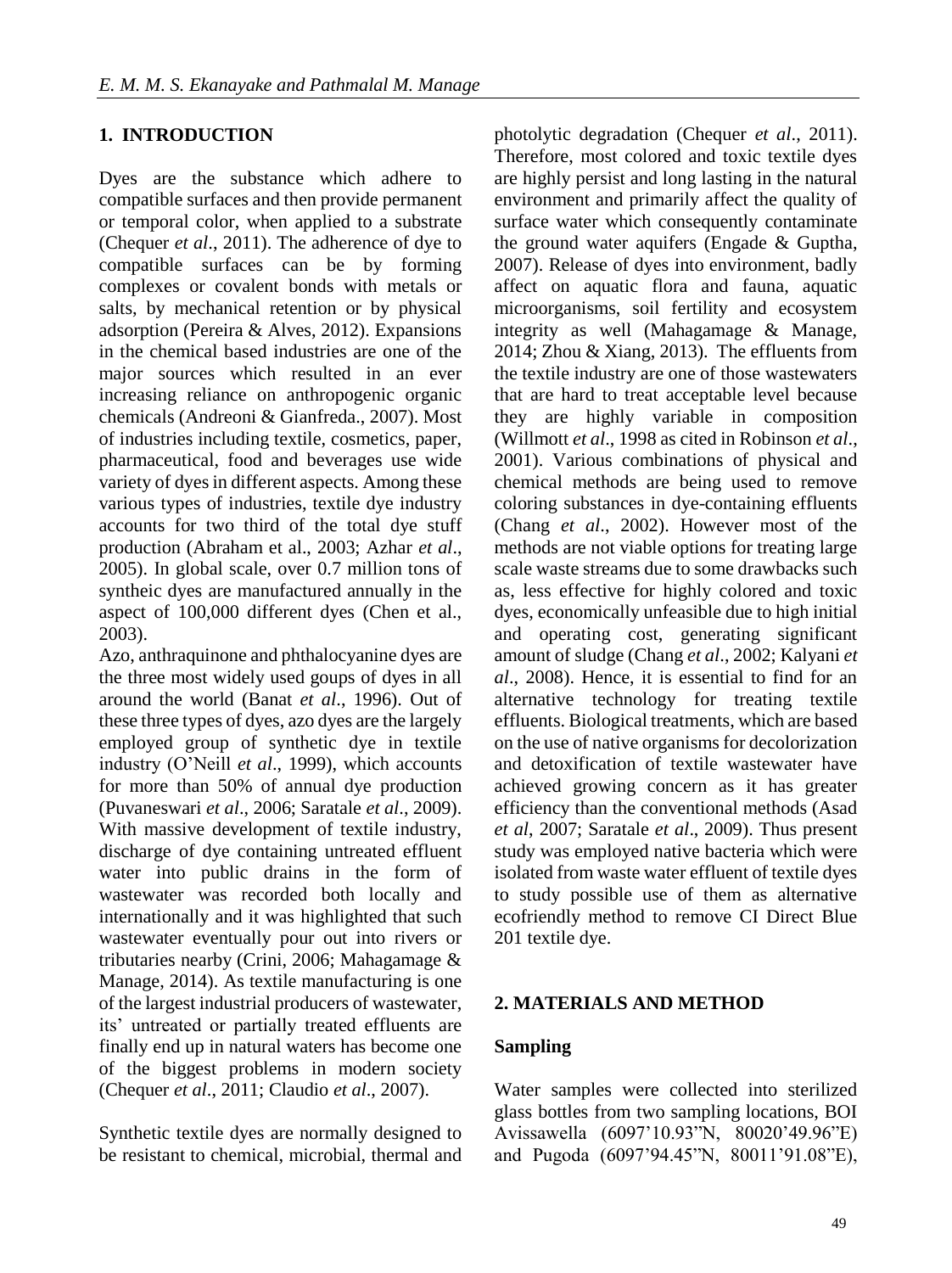which regularly face for textile effluents. Sampling was carried out in triplicates. Temperature, pH (Model: pH3110, WT Co., Weilheim, Germany), Dissolved Oxygen (DO) (Model: DO3110, WT Co., Weilheim, Germany) and conductivity (Model: Cond3110, WT Co., Weilheim, Germany) were measured at the site itself by using standard digital meters. Collected water samples were placed in ice box and transported to the laboratory within 4 hours of sampling and were stored at 40C until analyze. Chemical analysis for nitrate nitrogen and phosphate were carried out within 48 hours of sampling by standard spectrophotometric methods (APHA, 1995).

# **Synthetic dye and chemicals**

CI Direct Blue 201 dye was obtained from local textile dyeing industry and used as a model dye during the study period. The pH of the dye was determined by dissolving 0.01g of dye in 100 ml deionized water and pH was found to be 8.1. All other chemicals used for the study was the highest purity available and analytical grade.

## **Estimation method for CI Direct Blue 201 textile dye**

Absorption spectrum of CI Direct Blue 201 dye was obtained on a spectrophotometer and the maximum absorbance was found to be at 570nm. Calibration curve for CI Direct Blue 201 dye was plotted by considering the concentrations of the dye on X axis and their absorbance values recorded at 570 nm on Y axis. According to the Beer Lambert law, the slope and intercept of the curve provide a relationship between absorbance and concentration, where absorbance is less than 1.000 (Harvey, 2000). The graph was referred to determine the concentration of residual dye. Color removal percentage was determined by equation given below (Gupta et al., 2011), where C1; initial concentration while C2 is the final concentration.

Decolorization percentage  $(\%)$  =  $[(C1 -$ C2)/C1]100

#### **Isolation of dye decolorizing bacteria**

Enrichment study for screen textile dye decolorizing bacteria was carried out in triplicates for each water samples. Water samples were subjected to spike dye at final concentration of 50ppm and kept in incubator (Model: KS 4000i, UK) at  $25 \pm 10$ C for a period of 14 days (Manage et al., 2009a) under static conditions (Saratale *et al*.,2009; Jadhav *et al*., 2012). After 14 days of enrichment, 1 ml of sub sample was removed from each flask and serial dilution was made up to 10-5 by using sterilized saline water. Standard pour plate method and streak plate method were followed and incubated in dark at 250C for 5 days to isolate pure bacterial colonies (Manage *et al*., 2009b). The isolated bacteria strains were maintained on LB agar slants at 40C and sub cultured twice a week (Manage *et al*., 2010).

# **Dye decolorization**

Isolated bacteria were starved prior to the decolorization experiment. For starvation procedure, a loop full of isolated bacterial strains were inoculated into 5 ml of liquid LB medium individually and incubated 24h at  $250C \pm 10C$ under static conditions to obtained exponentially growth cultures. After 24h, pellets of exponentially growing bacteria cultures were subjected to centrifugation (Model: Minor 35, UK) for 15 minutes at 8000 rpm and washed twice in sterile saline water (0.01M sodium chloride) following centrifugation. Resulted bacteria suspensions were removed and incubated overnight at  $250C \pm 10C$  under static conditions to deplete the residual carbon if any. Turbidity of the bacteria cell suspensions were equalized  $( A590 = 0.35)$  using spectrophotometer (Manage *et al*., 2009 a, 2009b & 2010).

To determine the dye degrading ability of isolated bacteria strains, 1 ml of each bacteria suspension (equalized to  $A590= 0.35$ ) was inoculated into separate sterilized universal bottles which contained filter sterilized dye,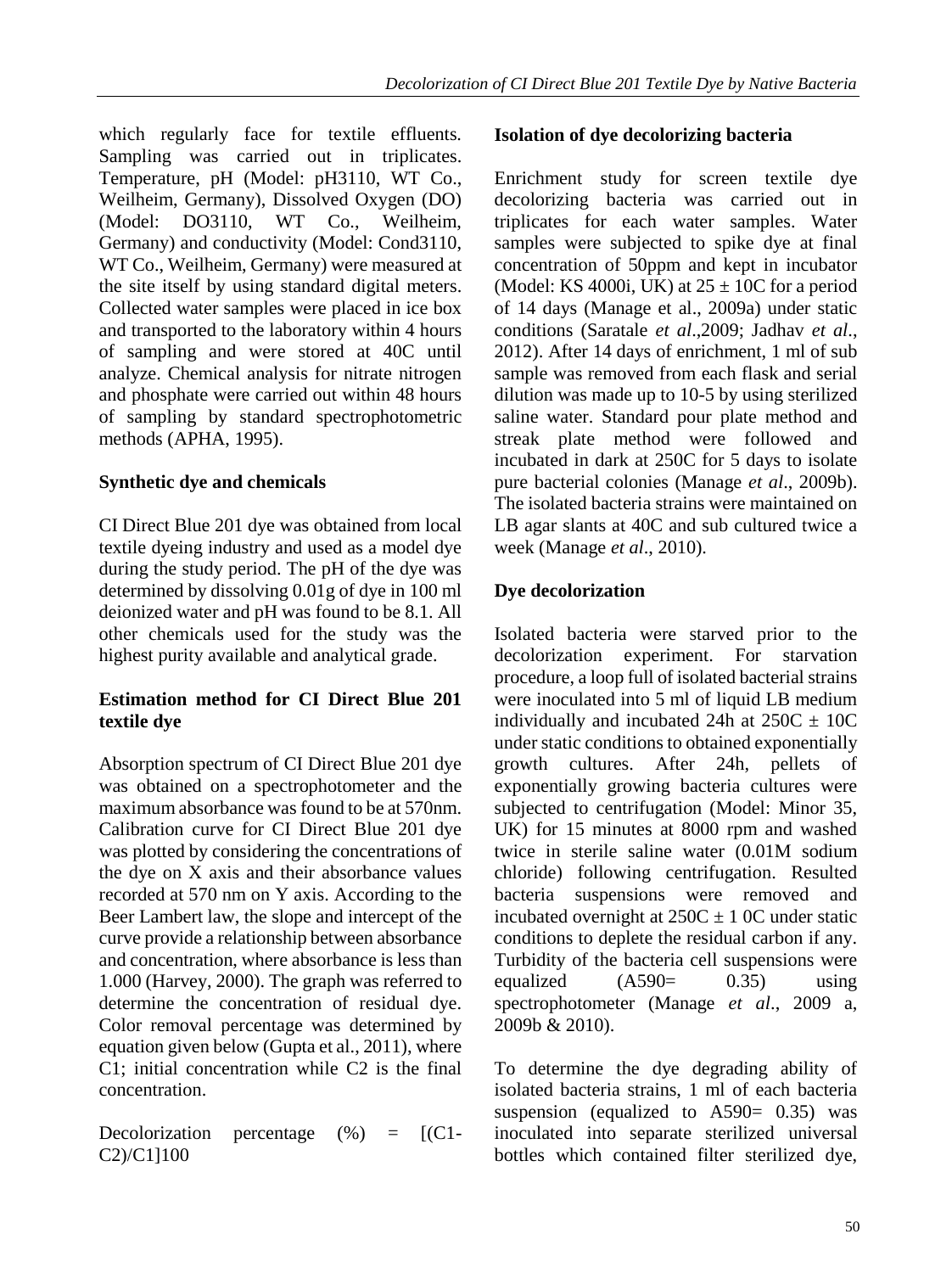(20ml) at final concentration of 75ppm. Triplicate samples were prepared for each bacteria isolate and incubated at  $280C \pm 10C$ under static condition (Kalyani *et al*., 2008). 2ml aliquot of bacteria treated sample was withdrawn at two days intervals for fortnight and centrifuged at 8000 rpm for 15 minutes to separate cell mass (Saratale *et al*., 2009). Supernatant was measured by spectrophotometer ( $\lambda$ = 570 nm) to determine dye degrading ability of each isolate. For control experiment, same procedure was followed without bacteria inoculation. After 14 days of incubation, five bacteria strains which were shown more than 50% of decolorization ability were selected for further studies.

## **Determination of bacteria growth rates**

The Total Viable Count (TVC) of the each sample was determined by using standard pour plate method at 2 days interval and the results were recorded as Colony Forming Units (CFU/ml). Normalize the data, an algorithmic transformation of the detected CFU/unit from Log10 (CFU/unit  $+$  0.1f), was performed where, "f" is the reported CFU/unit corresponding to the smallest responsible result. The equation given bellow was used to determine the dye decolorizing rate by bacteria where "C0" and "C" are the concentration of dye at the beginning and at the end of the time interval "t" respectively (Manage *et al*., 2000).

 $h= \ln (C/C0)/t$ 

## **Characterization and identification of isolated bacteria strains**

Selected bacteria isolates were tentatively identified according to their colony characteristics, cellular morphology, staining reactions and biochemical characteristics. Biochemical tests (Starch hydrolysis, Carbohydrate fermentation test, Catalase test, Gelatin liquefaction test, Citrate test, Urease test, Methyl red test, Voges proskauer test, Indole test, Hydrogen sulfide production test) were carried out for each bacteria isolate according to Liyanage & Manage 2015, under aseptical conditions. Each test was carried out with negative and positive reference samples as well.

# **Decolorization kinetics with different concentrations of textile dye**

To determine the effect of the bacteria on textile dye, overnight starved bacteria suspensions were equalized to A590= 0.35 and added into sterile water and dye containing universal bottles to obtained final concentration at 50ppm, 75ppm and 100ppm. Dye degrading ability of each isolated bacteria was tested against for three different dye concentrations in triplicates.

# **Optimization of environmental factors**

Decolorization under different culture conditions were carried out in triplicates by adjusting temperature at 240C, 280C and 320C and pH at 5.8, 7.0 and 8.2 respectively. NaOH and HCl were used for pH adjustment where appropriated. 2ml of subsample from each was collected at two day intervals for a period of 14 days and absorbance were measured at 570nm.

# **Data analysis**

One-way analysis of variance (ANOVA) with Tukey–Kramer multiple comparisons test and two sample T-test were used for statistical data analysis. Test results were considered as significant when p was  $\leq 0.05$ .

# **3. RESULTS AND DISCUSSION**

## **Isolation and identification of dye decolorizing bacteria**

The isolated 35 bacterial strains were exposed to decolorization experiment and decolorization percentages of isolates were varied from  $0.01 \pm$ 0.00% to  $58.26 \pm 0.85$ %. Lower decolorization ability in most bacteria may due to the highly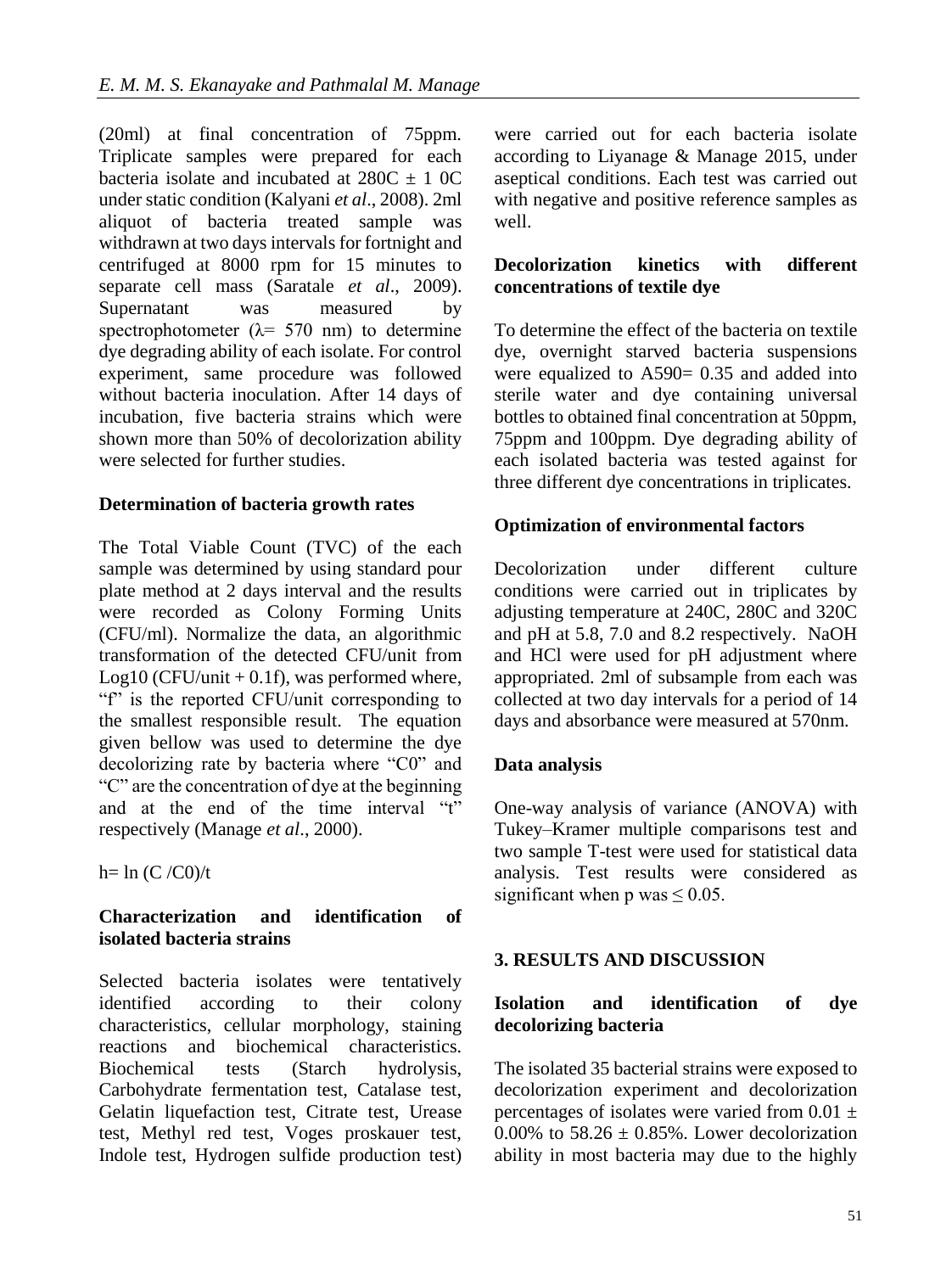stable nature of CI Direct Blue 201 textile dye on natural degradation processes (Ekanayake and Manage, 2016) as the dye has highly complex structure.

Five bacterial strains were able to show more than 50% of decolorization percentage and they were tentatively identified as Pseudomonas sp., Micrococcus sp., Bacillus sp., Bacillus sp., Pseudomonas sp. respectively and used for further studies.

# **Bacterial growth rate**

Figure1 shows the relationship between bacteria (CFU/ml) and the remaining concentration of dye during 14 days of incubation. *Pseudomonas sp.* 2 recorded the highest dye decolorization percentage (58%) with the highest bacterial density  $(2.8 \times 104 \text{ CFU/ml})$  (Figure 1 E). The highest decolorization rate was detected when sample was treated with *Pseudomonas sp.*1 after two days of incubation  $(0.094 \pm 0.005 \text{ day-1})$  and thereafter decolorization rate reduced further along with incubation time. Descending order of decolorization rate was recorded by *Bacillus sp.*1  $(0.055 \pm 0.001 \text{ day-1})$ , *Micrococcus sp.*  $(0.052 \pm 0.011 \text{ day-1})$ , *Pseudomonas sp.*2 (0.048  $\pm$  0.001 day-1) and *Bacillus sp.*2  $(0.017 \pm 0.006$  day-1) respectively at second day of incubation (Table 1). After 14 days incubation, *Pseudomonas sp.*2 showed considerable high decolorization rate.

# **Optimization of environmental factors**

Aquatic environment is highly susceptible to untreated or partially treated textile dye effluents. Living beings in such aquatic environment must able to tolerate changes in temperature, pH, solar input, organic substrates like various environmental factors (Stevenson, 1977). Therefore effect of key environmental factors on decolorization of CI Direct Blue 201 dye was studied in detail.

|           | Decolorization rate (ppm $\rm{day}^1$ ) |                 |                    |                      |                      |                    |
|-----------|-----------------------------------------|-----------------|--------------------|----------------------|----------------------|--------------------|
| Day       | <b>Control</b>                          | Pseudomonas     | <b>Micrococcus</b> | <b>Bacillus</b> sp.1 | <b>Bacillus</b> sp.2 | <b>Pseudomonas</b> |
|           |                                         | sn.1            | SD.                |                      |                      | SD.2               |
| $0 - 2$   | $0.000 \pm 0.000$                       | $0.094 + 0.003$ | $0.052 + 0.011$    | $0.055 + 0.001$      | $0.017 + 0.006$      | $0.048 + 0.001$    |
| $2 - 4$   | $0.002 + 0.000$                         | $0.039 + 0.006$ | $0.029 + 0.007$    | $0.035 + 0.002$      | $0.016 + 0.003$      | $0.056 + 0.001$    |
| $4-6$     | $0.050 + 0.001$                         | $0.059 + 0.003$ | $0.029 + 0.003$    | $0.017 \pm 0.002$    | $0.016 + 0.003$      | $0.079 + 0.004$    |
| $6 - 8$   | $0.010 + 0.000$                         | $0.049 + 0.005$ | $0.034 + 0.004$    | $0.052 + 0.000$      | $0.107 + 0.002$      | $0.043 + 0.003$    |
| $8-10$    | $0.000 \pm 0.000$                       | $0.054 + 0.003$ | $0.052 + 0.001$    | $0.045 + 0.000$      | $0.077 + 0.001$      | $0.042 + 0.003$    |
| $10-12$   | $0.070 + 0.000$                         | $0.066 + 0.001$ | $0.061 + 0.001$    | $0.053 + 0.006$      | $0.133 + 0.004$      | $0.100 + 0.003$    |
| $12 - 14$ | $0.000 \pm 0.000$                       | $0.018 + 0.002$ | $0.120 + 0.000$    | $0.011 + 0.003$      | $0.055 + 0.000$      | $0.069 + 0.000$    |

However the highest significant decolorization was recorded at 50 ppm of initial dye  $concentration$  (ANOVA,  $p<0.05$ ). Environmental temperature is one of the major factors that influence the growth and survival of bacteria. Previous studies have revealed that the rate of color removal increased with increasing temperature for some extent (Pearce *et al*., 2003). Maduri & Girish (2012) recorded that 25°C to 40°C is the optimum range of temperature for effective dye removal process by bacterial activity. According to previous studies, 37°C was the optimum temperature for

*Bacillus sp.* (Velmurugan & Ravikumar, 2014), Micrococcus sp. (Saratale *et al.,* 2009) and *Pseudomonas sp*. (Kalyani *et al*., 2008).

Those bacteria have showed their highest decolorizing percentage at 37°C. In the present study, three temperatures;  $24^{\circ}$ C,  $28^{\circ}$ C and  $32^{\circ}$ C were employed to optimize most suitable temperature for decolorization process. 280C was considered as room temperature and much higher and lower temperatures were avoided as those are not applicable when selecting bacteria for bioremediation purpose. According to figure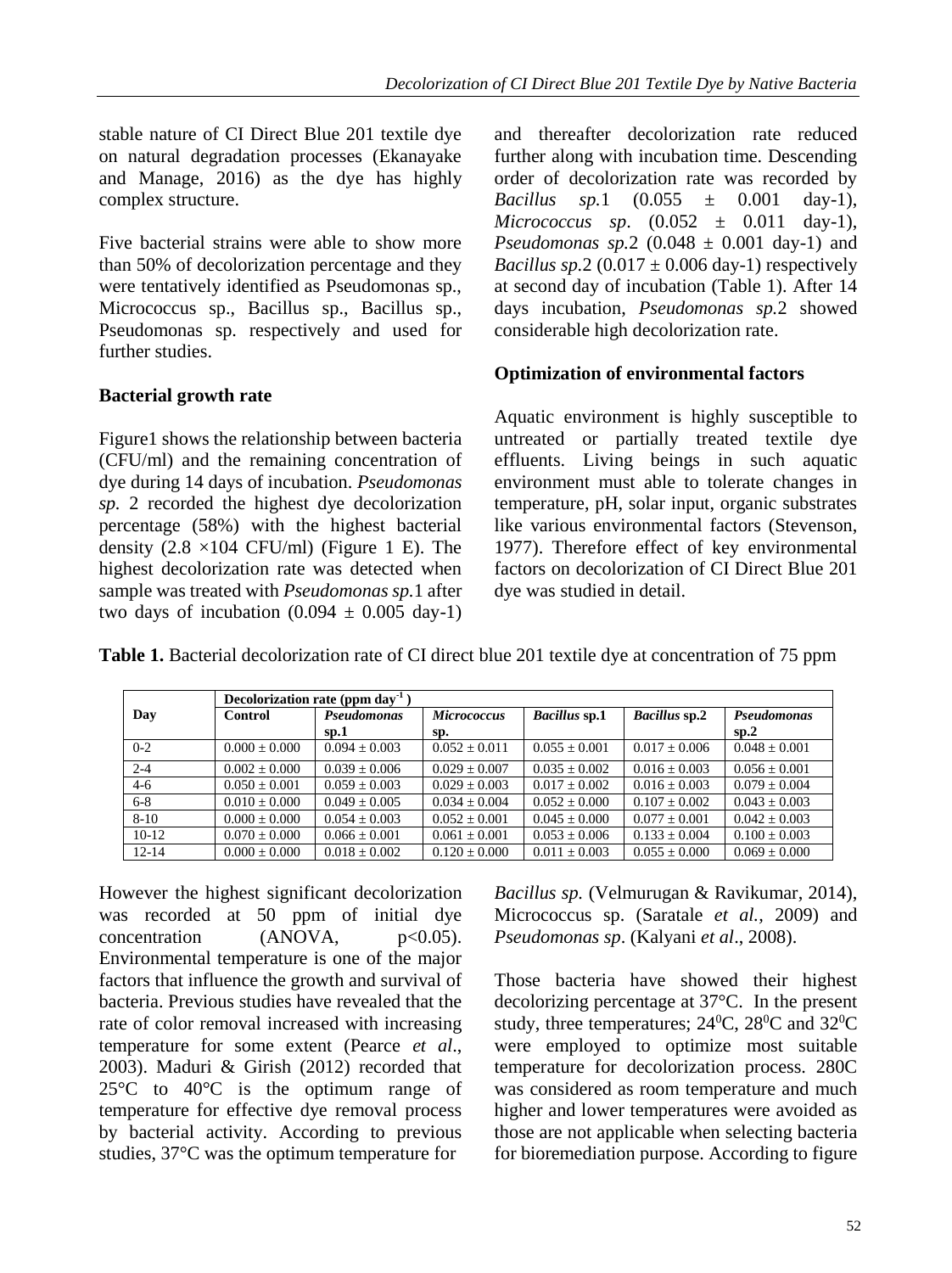3, the decolorization ability was higher in the samples which were incubated at 32<sup>0</sup>C than the other two temperatures. *Pseudomonas sp.*1 (67.02 ± 1.02 %) and *Pseudomonas sp*.2 (65.77  $\pm$  1.08 %) showed fairly higher decolorization when incubated at 32<sup>0</sup>C.



**Figure 1**. Changes in bacteria cell densities (CFU/ml) along with decolorization of textile dye at final concentration of 75 ppm. A; *Pseudomonas sp*. 1, B; *Micrococcus sp*., C; *Bacillus sp*. 1, D; *Bacillus sp*. 2, E; *Pseudomonas sp*. 2. When error bars are not shown, standard deviation was less than the width of symbol. (Closed square; Dye decolorization, Open triangle; Bacteria density as CFU/ml).

Decolorization of textile dyes by bacteria is often occurs via an enzymatic reaction (Asad *et al*., 2007) and enzymes are highly sensitive to pH in the medium. Therefore it is necessary to evaluate optimum pH for each bacterial isolates in order to obtained proper bioremediation conditions. Most azo dyes are completely decolorized by bacteria where pH is near neutrality (Cui *et al*., 2014). In the present study,

calculate the decolorization percentage of dye after 14 days of incubation by *Pseudomonas sp*.1  $(55.91 \pm 1.45\%)$  and Micrococcus sp.  $(55.54 \pm 1.45\%)$ 1.17%) (Figure 4) were showed the highest percentage at pH 7.0. Further, it was found that, dcolorization ability of bacteria was reduced under acidic pH conditions (5.8). Cui *et al*., (2014) suggested that azo bonds form protonated azo dyes at extremely acidic pH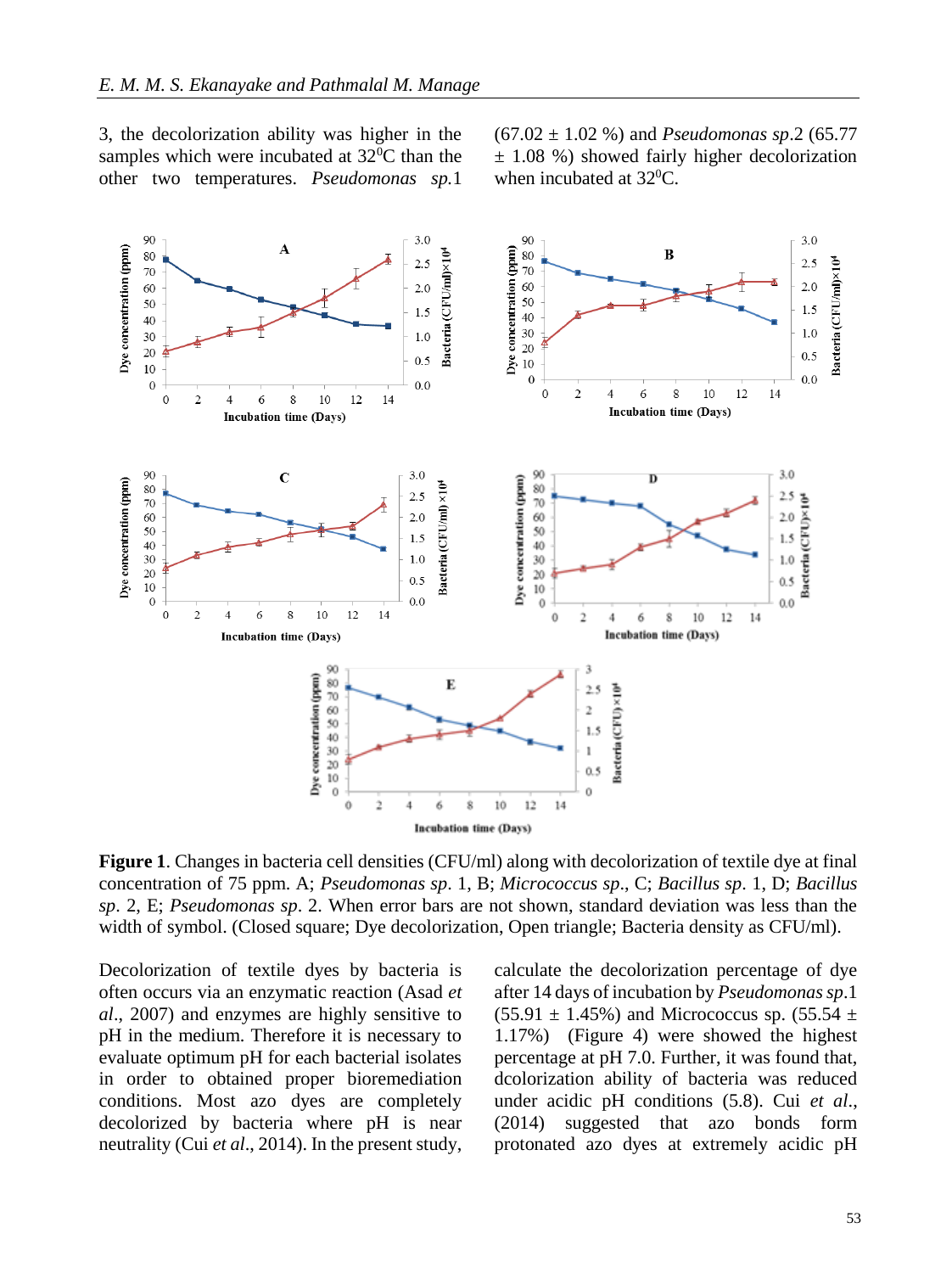values. Therefore, bacteria cannot decolorized azo compounds due to this alteration of chemical structure of dye. On the other hand bacterial growth rate is reduced at extreme pH values and accordingly the enzymes which are responsible for decolorization is denatured (Chen *et al*., 2003).



**Figure 2.** Screening of dye decolorization bacteria against three different dye concentrations. (A); 50 ppm initial concentration, (B); 75 ppm initial concentration, (C) 100 ppm.

( Control, *Pseudomonas sp*. 1, *Micrococcus sp*., *Bacillus sp*. 1, *Bacillus sp*. 2, *Pseudomonas sp*. 2.) When error bars are not shown, standard deviation was less than the width of symbol

Decolorization of textile dyes by bacteria is often occurs via an enzymatic reaction (Asad *et al*., 2007) and enzymes are highly sensitive to pH in the medium. Therefore it is necessary to evaluate optimum pH for each bacterial isolates in order to obtained proper bioremediation conditions. Most azo dyes are completely decolorized by bacteria where pH is near neutrality (Cui *et al*., 2014). In the present study, calculate the decolorization percentage of dye after 14 days of incubation by *Pseudomonas sp*.1

 $(55.91 \pm 1.45\%)$  and *Micrococcus sp.*  $(55.54 \pm 1.45\%)$ 1.17%) (Figure 4) were showed the highest percentage at pH 7.0. Further, it was found that, dcolorization ability of bacteria was reduced under acidic pH conditions (5.8). Cui et al., (2014) suggested that azo bonds form protonated azo dyes at extremely acidic pH values. Therefore, bacteria cannot decolorized azo compounds due to this alteration of chemical structure of dye. On the other hand bacterial growth rate is reduced at extreme pH values and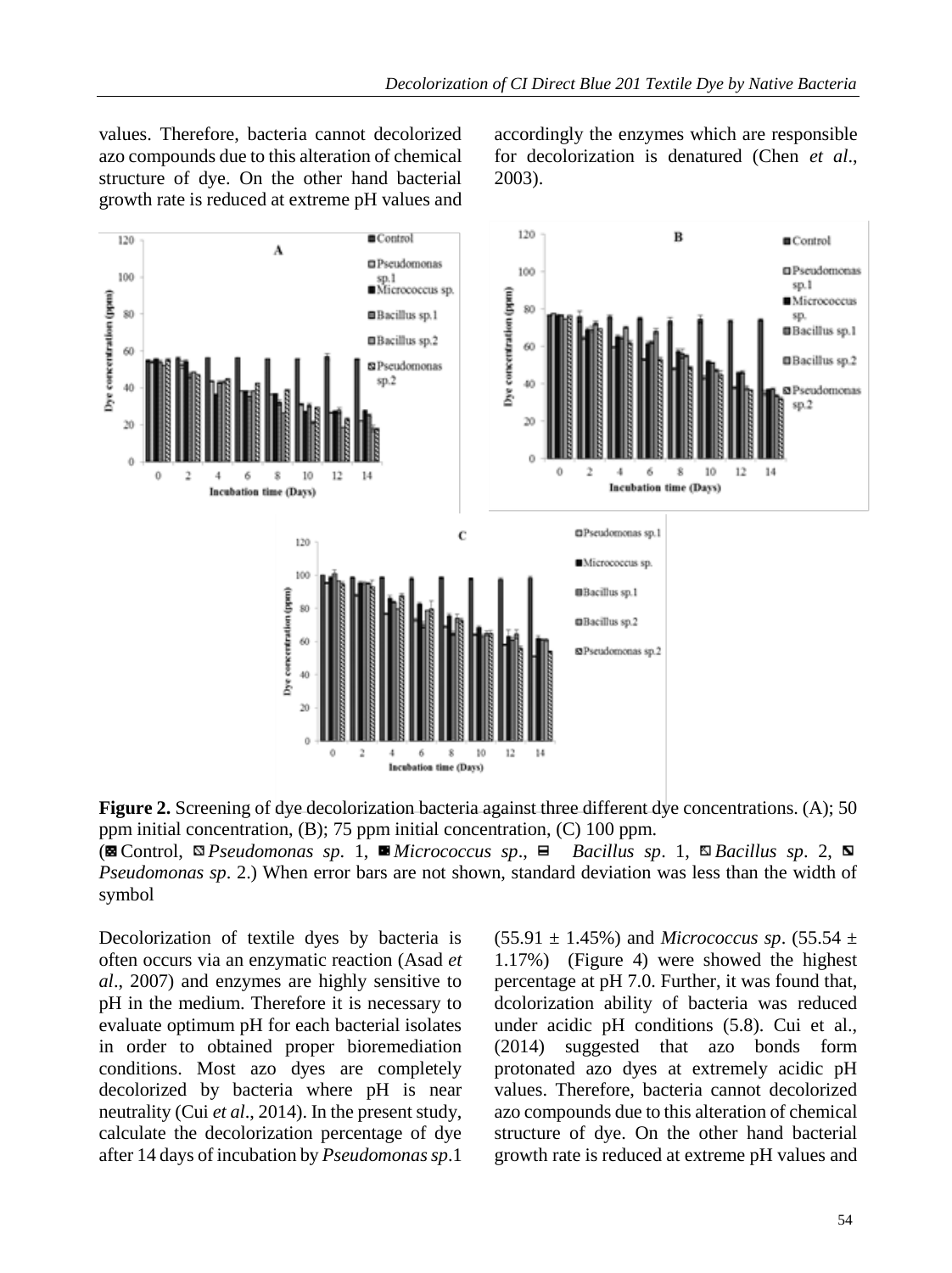accordingly the enzymes which are responsible for decolorization is denatured (Chen *et al*., 2003).



**Figure 3.** Dye decolorization percentage by isolated bacteria at 75 ppm of dye concentration with different temperature conditions. When error bars are not shown, standard deviation was less than the width of symbol. (Checked:  $24^{\circ}$ C, dotted;  $28^{\circ}$ C, hachure;  $32^{\circ}$ C)



**Figure 4.** Dye decolorization percentage by isolated bacteria in different pH. When error bars are not shown, standard deviation was less than the width of symbol. (Checked; pH 5.8, dotted; pH 7.0, hachure; pH 8.2)

#### **4. CONCLUSION**

In the present study, 35 bacterial colonies were isolated from textile dye effluent water samples and five of them were screened as potential candidates for decolorization of CI direct blue 201 textile dye. The isolated bacteria strains were tentatively identified as *Pseudomonas sp*.1, *Micrococcus sp*., *Bacillus sp*.1, *Bacillus sp*.2, and *Pseudomonas sp*.2. Among them, *Pseudomonas sp*.2. showed the highest decolorization percentage (58%). All five bacteria species showed highest decolorization percentage when the concentration of dye was at 50 ppm and temperature was at 320C. Decolorization ability of bacteria was reduced at acidic pH conditions was found. Photolysis study on CI direct blue 201 confirmed that the structure of dye is recalcitrant to the natural sun light as it consists with complex structure; two azo bonds, three sulfo groups and five aromatic rings. Hence, present study reveals that bioremediation through bacteria are perfect answer for decolorization of dye containing waste water in natural environment. But further studies are needed to elucidate the dye decolorization mechanism and the toxicity of daughter compounds to use those isolated bacteria in industrial waste water treatment aspects.

#### **REFERENCES**

ABRAHAM TE, SENAN RC, SHAFFIQU TS, ROY JJ, POULOSE TP & THOMAS P. Bioremediation of textile azo dyes by an aerobic bacterial consortium using a rotating biological contactor. Biotechnology progress. 2003; 19(4): 1372-1376.

ANDREONI V & GIANFREDA L. Bioremediation and monitoring of aromatic polluted habitats. Applied microbiology biotechnology. 2007; 76: 287–308.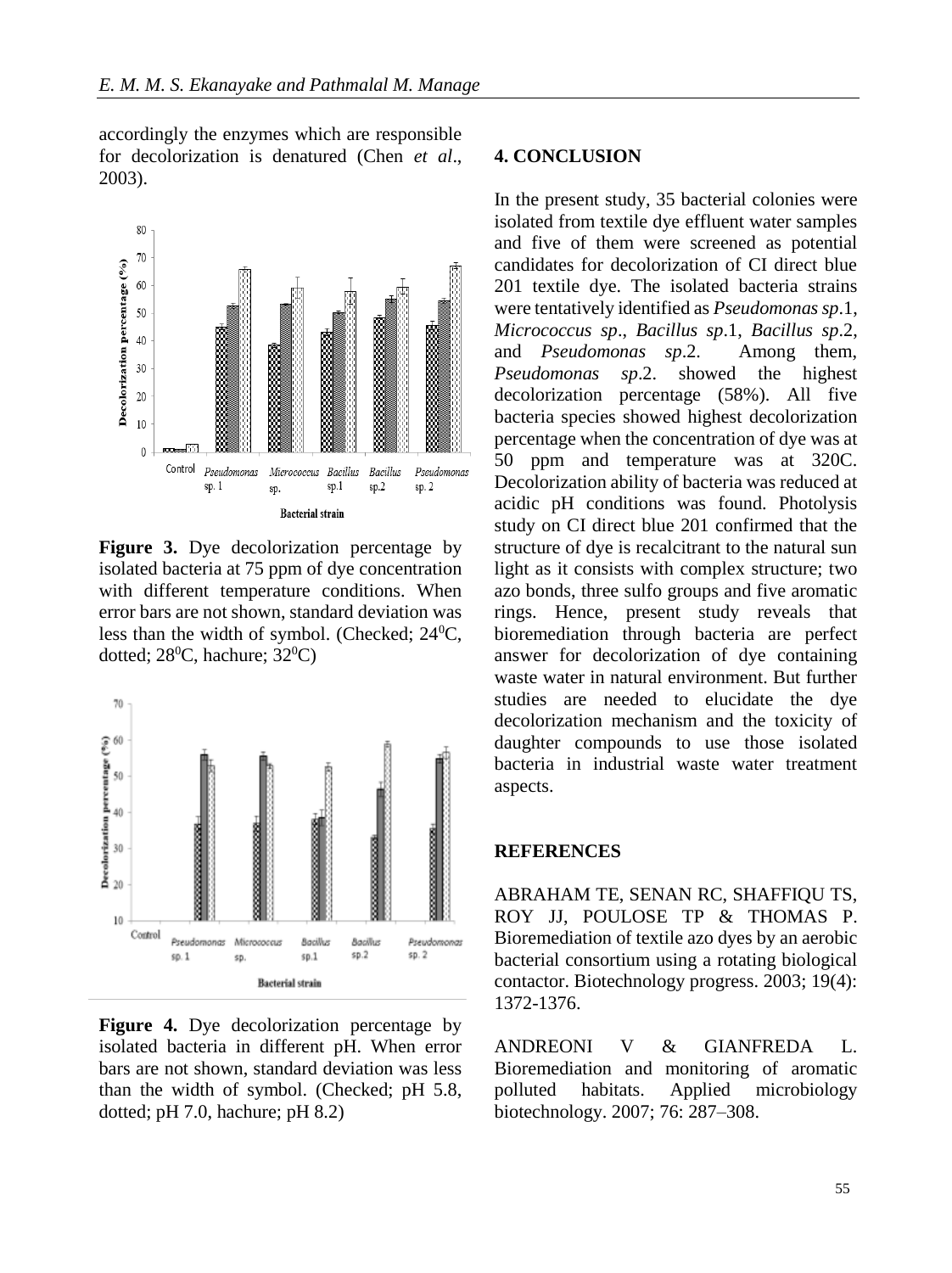APHA Standard methods for examination of water and waste water. 19th Edition. Washington, DC: American Public Health Association. 1995.

ASAD S, AMOOZEGAR MA, POURBABAEE A, SARBOLOUKI MN & DASTGHEIB SMM. Decolorization of textile azo dyes by newly isolated halophilic and halotolerant bacteria. Bioresource technology. 2007; 98(11): 2082- 2088.

AZHAR SS, LIEW AG, SUHARDY D, HAFIZ, KF & HATIM MDI. Dye removal from aqueous solution by using adsorption on treated sugarcane bagasse. American journal of applied sciences. 2005; 2(11): 1499-1503.

BANAT IM, NIGAM P, SINGH D & MARCHANT R. Microbial decolorization of textile-dyecontaining effluents. Bioresource technology. 1996; 58(3): 217-227.

CHANG WS, HONG SW & PARK J. Effect of zeolite media for the treatment of textile wastewater in a biological aerated filter. Process Biochemistry. 2002; 37(7); 693-698.

CHEN KC, WU JY, LIOU DJ & HWANG SJ. Decolorization of the textile dyes by newly isolated bacterial strains. Journal of Biotechnology. 2003; 101: 57-68.

CHEQUER FMD, DORTA DJ & OLIVEIRA DP. Azo dyes and their metabolites: Does the discharge of the azo dye into water bodies represent human and ecological risks. 2011; 27- 49. INTECH open access publisher.

CLAUDIO L. Waste couture: environmental impact of the clothing industry. Environment health perspectives. 2007; 115: 449-454.

CRINI G. Non-conventional low-cost adsorbents for dye removal. Bioresource technology. 2006; 97(9): 1061-1085.

CUI D, LI G, ZHAO M & HAN S. Decolourization of azo dyes by a newly isolated Klebsiella sp. strain Y3, and effects of various factors on biodegradation. Biotechnology & biotechnological equipment. 2014; 28(3): 478- 486.

EKANAYAKE EMMS & MANAGE PM. Decoloriztion of textile dye (CI Direct Blue 201) by selected aquatic plants. The 2nd Environment and Natural Resources International Conference Proceeding. 2016; 25.

ENGADE K & GUPTA S. Adsorption of synthetic dye and dyes from a textile effluent by dead microbial mass. Journal of industrial pollution control. 2007; 23(1): 145-150.

GUPTA N, KUSHWAHA AK & CHATTOPADHYAYA MC. Application of potato (*Solanum tuberosum*) plant wastes for the removal of methylene blue and malachite green dye from aqueous solution. Arabian journal of chemistry. 2011; 4: 353-358.

HARVEY H. Spectroscopic Methods. 2000. http://www.saylor.org/site/wpcontent/uploads/2012/07/Chapter1011.pdf. Accessed 03 March, 2015.

JADHAV SB, YEDURKAR SM, PHUGARE SS & JADHAV JP. Biodegradation studies on acid violet 19, a triphenylmethane dye, by Pseudomonas aeruginosa. Clean soil air water. 2012; 40: 551–558.

KALYANI DC, PATIL PS, JADHAV JP & GOVINDWAR SP. Biodegradation of reactive textile dye red BLI by an isolated bacterium Pseudomonas sp. SUK1. Bioresource technology. 2008; 99(11): 4635-4641.

LIYANAGE GY & MANAGE PM. Optimisation of Environmental Factors on Oil Degrading Bacteria Isolated from Coastal Water and Sediments in Sri Lanka. Journal of Tropical Forestry and Environment. 2015; 13-25.